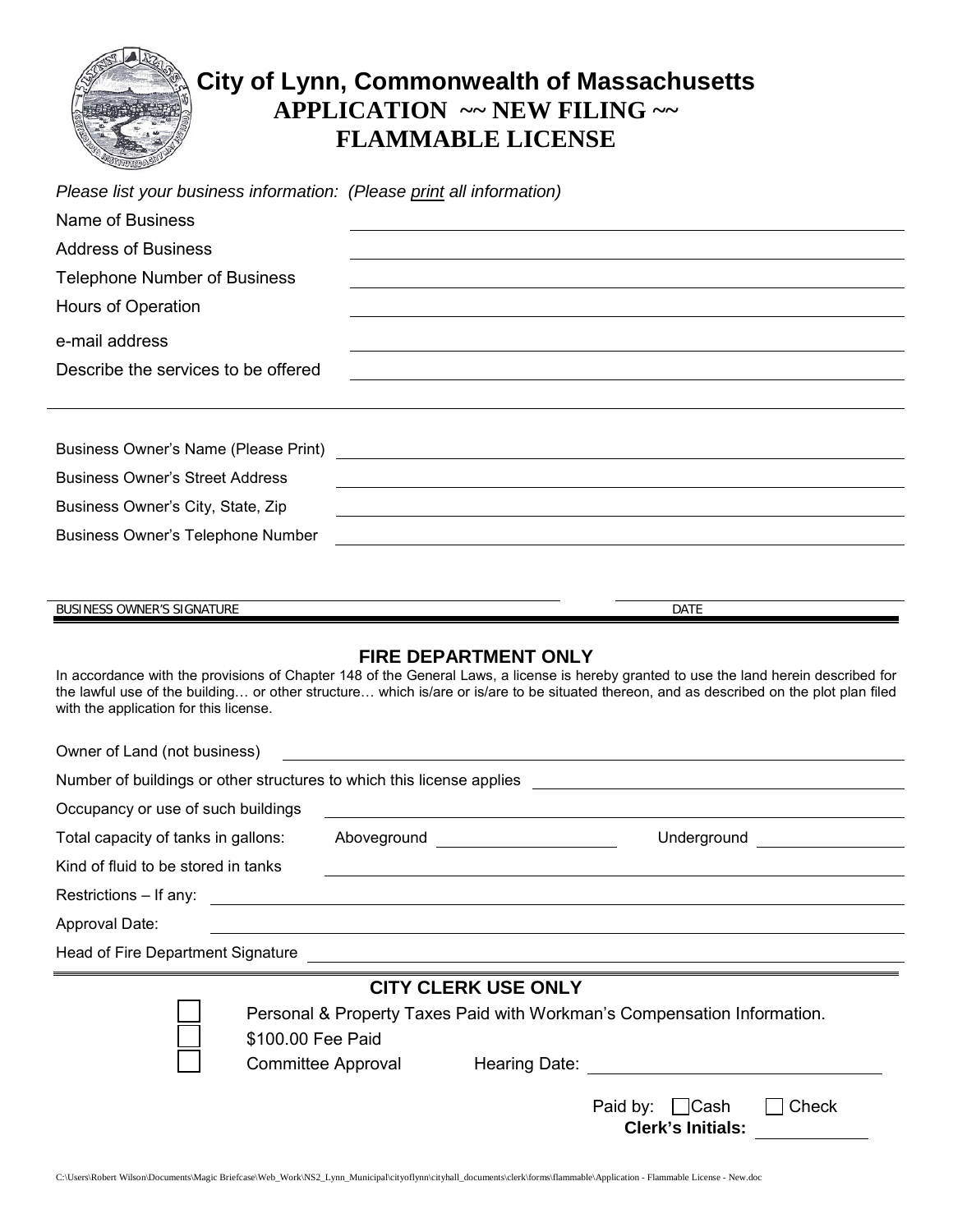

## **City of Lynn, Commonwealth of Massachusetts RENEWAL APPLICATION FLAMMABLE LICENSE**

| Please update your business information: (Please print all information) |  |
|-------------------------------------------------------------------------|--|
|-------------------------------------------------------------------------|--|

| <b>Name of Business</b>                                                                 |                                                                                                                                                                                                                                                                                                                                                         |
|-----------------------------------------------------------------------------------------|---------------------------------------------------------------------------------------------------------------------------------------------------------------------------------------------------------------------------------------------------------------------------------------------------------------------------------------------------------|
| <b>Address of Business</b>                                                              |                                                                                                                                                                                                                                                                                                                                                         |
| <b>Telephone Number of Business</b>                                                     |                                                                                                                                                                                                                                                                                                                                                         |
| Hours of Operation                                                                      |                                                                                                                                                                                                                                                                                                                                                         |
| e-mail address                                                                          |                                                                                                                                                                                                                                                                                                                                                         |
| Describe the services to be offered                                                     |                                                                                                                                                                                                                                                                                                                                                         |
|                                                                                         |                                                                                                                                                                                                                                                                                                                                                         |
| <b>Owner's Name (Please Print)</b>                                                      |                                                                                                                                                                                                                                                                                                                                                         |
| <b>Owner's Street Address</b>                                                           |                                                                                                                                                                                                                                                                                                                                                         |
| Owner's City, State, Zip                                                                |                                                                                                                                                                                                                                                                                                                                                         |
| <b>Owner's Telephone Number</b>                                                         |                                                                                                                                                                                                                                                                                                                                                         |
| <b>OWNER'S SIGNATURE</b>                                                                | <b>DATE</b>                                                                                                                                                                                                                                                                                                                                             |
|                                                                                         |                                                                                                                                                                                                                                                                                                                                                         |
| Personal & Property Taxes Paid<br>\$50.00 Renewal Fee Paid<br><b>Committee Approval</b> | <b>OFFICE USE ONLY</b><br>Informed applicant they must have a current Fire Department Inspection Certificate<br>No Change In Workman's Compensation Information<br>Other<br>\$50.00 Gas Station<br>$\sqrt{3}$<br>Hearing Date:<br><u> 1989 - John Stein, mars and de Branch and de Branch and de Branch and de Branch and de Branch and de Branch a</u> |
|                                                                                         | $\Box$ Cash<br>Check<br>Paid by:                                                                                                                                                                                                                                                                                                                        |
|                                                                                         | <b>Clerk's Initials:</b>                                                                                                                                                                                                                                                                                                                                |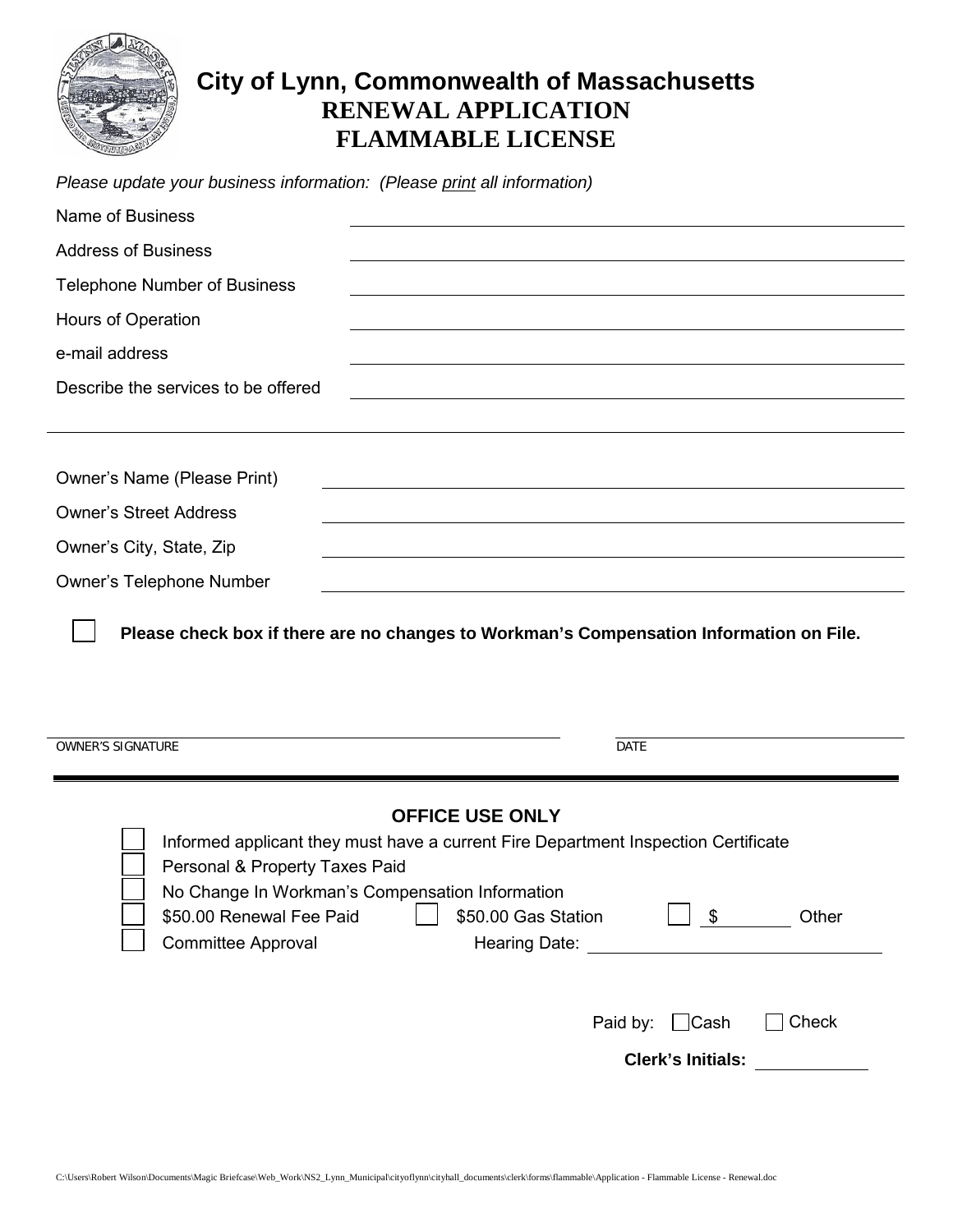# **INSTRUCTIONS FOR FLAMMABLE LICENSE**

A license must be obtained for any property storing Flammables. The license is valid from the date of issue through April  $30<sup>th</sup>$  annually.

### **Steps to complete for License**:

- 1. Application for each is \$50.00 (may be higher if determined by Lynn Fire Department) *(Renewal is \$50.00 year).*
- 2. Cori Request Form (Criminal History Check)
- 3. Worker's Comp Insurance Form and Property Tax Form

### **Please Provide Current**:

1. Flammable permit issued by Fire Department

## **For New Applicants OR Applicants with New Locations:**

- 1. Contact Inspectional Services Department (Room 401) to make sure location does not need a Special Permit and is an allowed use.
- 2. Please refer to MGL c. 148 Section 13 for Fire Safety information.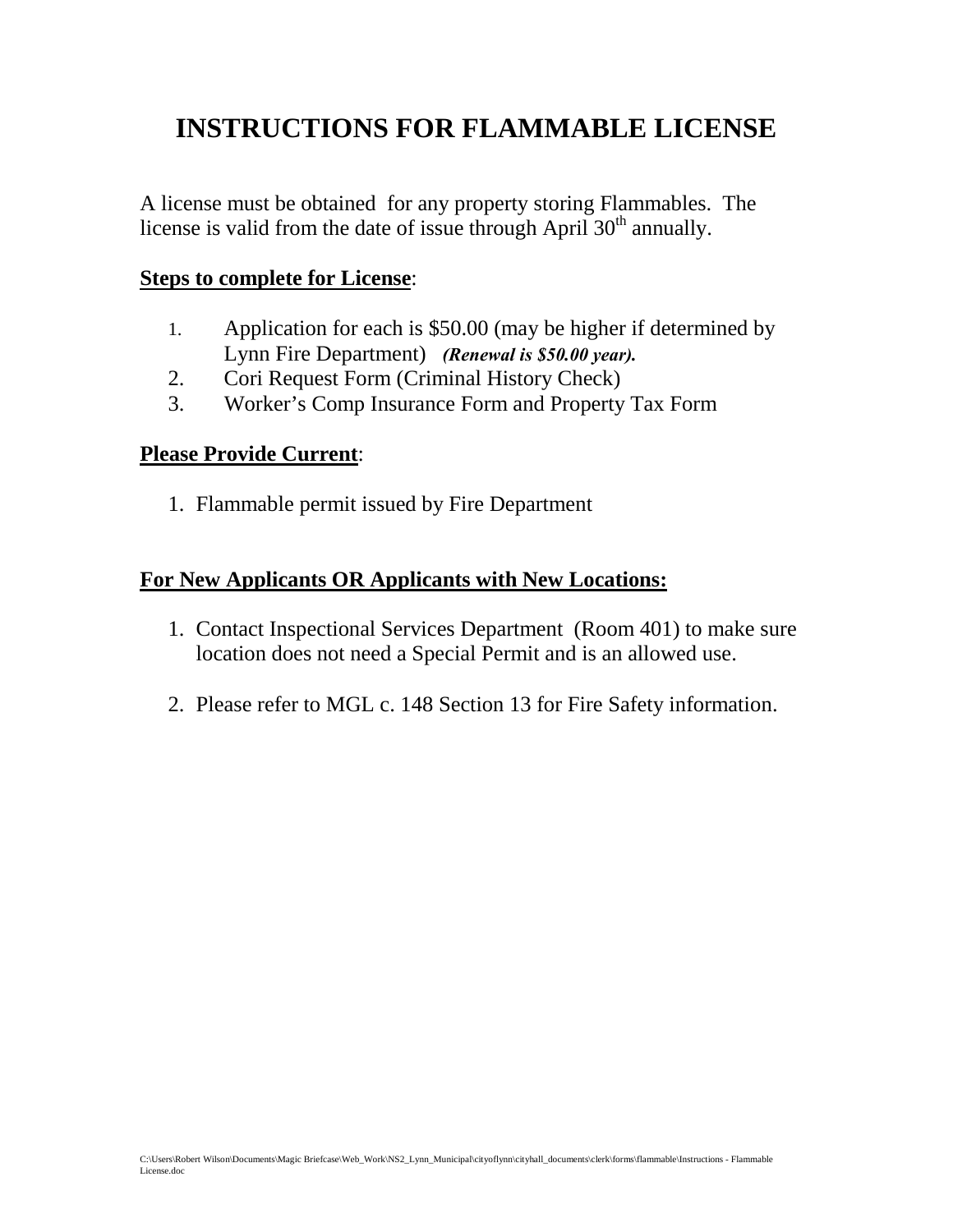#### **CHAPTER 148. FIRE PREVENTION**

#### Chapter 148: Section 13 Licenses for land for explosives and inflammable materials; certificate of approval; record; certificate of registrations; fees; replacements and alterations of, and regulations for buildings; explosion hazard; appeals to marshal

Section 13. No building or other structure shall, except as provided in section fourteen, be used for the keeping, storage, manufacture or sale of any of the articles named in section nine, unless the local licensing authority shall have granted a license to use the land on which such building or other structure is or is to be situated for the aforementioned uses, after a public hearing, notice of the time and place of which hearing shall have been given, at the expense of the applicant, by the clerk of the city or of the local licensing authority, by publication, not less than seven days prior thereto, in a newspaper published in the English language in the city or town wherein said land is situated, if there is any so published therein, otherwise in the county in which such city or town lies, and also by the applicant by registered mail, not less than seven days prior to such hearing, to all owners of real estate abutting on said land or directly opposite said land on any public or private street as they appear on the most recent local tax list at the time the application for such license is filed, and unless the application for such license shall have endorsed thereon the certificate of approval or disapproval of the head of the fire department. Such license shall be recorded in the office of the city or town clerk, and it shall, from the time of the granting thereof by the licensing authority, be deemed a grant attaching to the land described therein and as an incident of ownership thereof running with the land and shall not be deemed to be merely a personal privilege. Any license granted hereunder, or any license for the keeping, storage, manufacture or sale of any of the articles named in section nine, granted prior to July first, nineteen hundred and thirty-six, including any license reinstated and continued by the marshal as herein provided, shall remain in force unless and until revoked as hereinafter provided. Any such license granted hereunder shall be subject to such conditions and restrictions as may be prescribed in the license by the local licensing authority, which may include a condition that the license be exercised to such extent and within such period as may be fixed by such authority.

The owner or occupant of said land licensed as herein provided, and the holder of any license for the keeping, storage, manufacture or sale of any of the articles named in section nine, granted prior to July first, nineteen hundred and thirty-six, including any license reinstated and continued by the marshal as herein provided, shall annually, on or before April thirtieth, file with the clerk of the city or town where such license is to be or has been exercised, or in Boston, with the fire commissioner, or in Cambridge, with the board of license commissioners, a certificate of registration setting forth the name and address of the holder of such license; provided, that no certificate of registration shall be required for any building used as a garage for storing not more than three vehicles, when once used under such a license. The board may by regulation prescribe the amount of any of the articles named in section nine that may be kept in a building or other structure without a license and registration, or either of them. Such fee as may be established from time to time by ordinance or by-law may be charged for any such license, registration or certificate of the head of the fire department, respectively.

Every license granted under this section, and every certificate of registration filed under this section, shall be deemed to be granted or filed upon condition that if the land described in the license ceases to be used for the aforementioned uses, the holder of the license shall within three weeks after such cessation eliminate, in accordance with rules and regulations of the board, all hazardous conditions incident to such cessation. If the holder of the license fails so to eliminate such conditions, the local licensing authority may eliminate such conditions; and a claim for the expense incurred by the local licensing authority in so doing shall constitute a debt due the city or town upon the completion of the work and the rendering of an account therefor to the holder of the license, and shall be recoverable from such holder in an action of contract. Said debt,